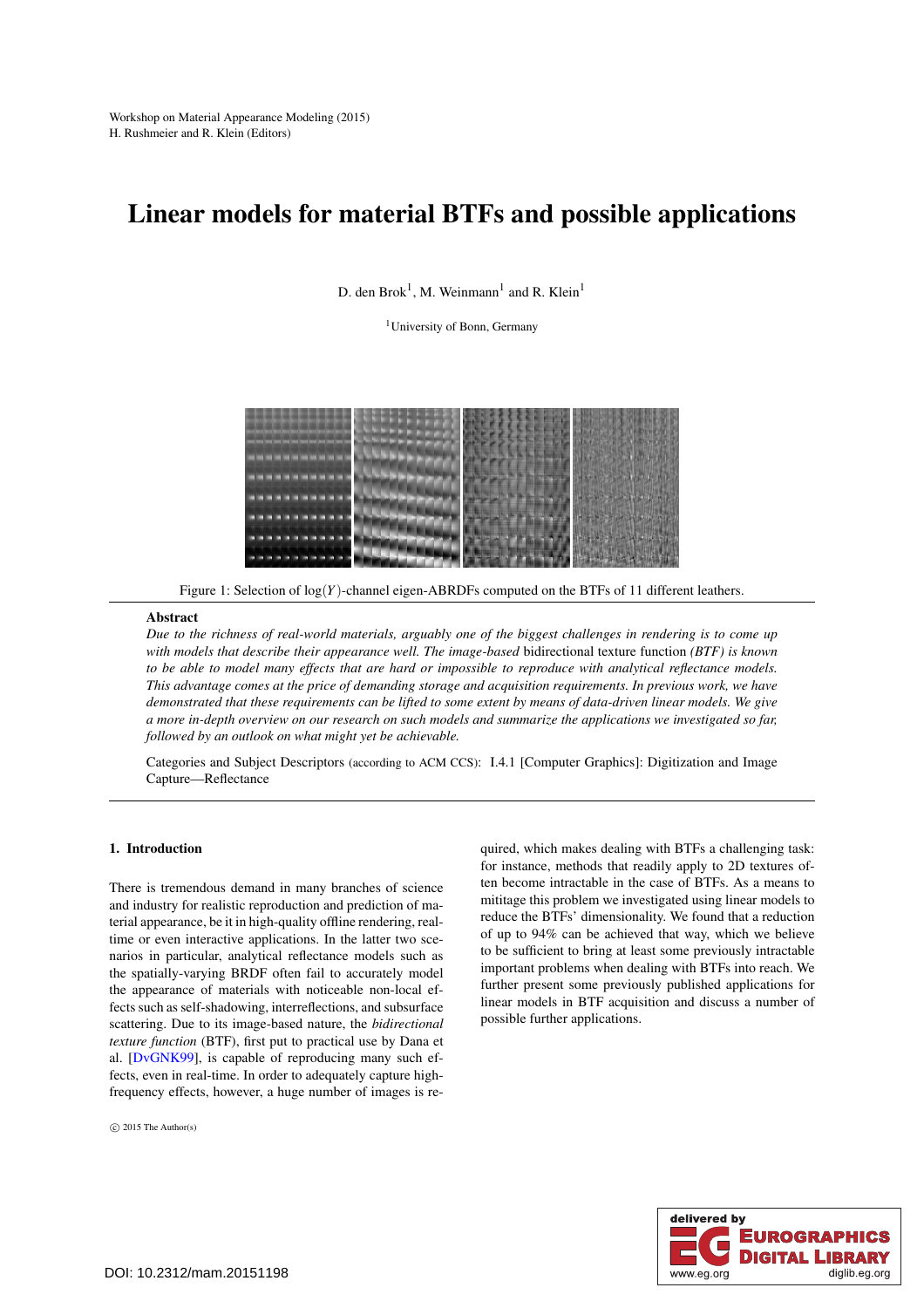<span id="page-1-2"></span><span id="page-1-0"></span>

Figure 2: Representation of a discretized leather BTF as a matrix.

# 2. Bidirectional texture functions

A *bidirectional texture function* (BTF) is a function of the form

$$
\mathcal{B}(\mathbf{x},\omega_i,\omega_o),
$$

where  $\omega_{i,o} \in \mathbb{R}^2$  denote the incoming and outgoing light directions, respectively, and  $\mathbf{x} \in \mathbb{R}^2$  denotes the position on a parameterized surface *V*. In the case of material BTFs, *V* is typically flat; it does not need to coincide with the material's actual surface geometry. It is generally assumed that light sources are directional and have the same spectrum. Note that the function  $\mathcal{B}(x, -)$  is not BRDF-valued, as its values do not have some properties, such as conservation of energy, usually required of BRDFs. For this reason the term *apparent BRDF* (ABRDF) has been suggested by Wong et al. [\[WHON97\]](#page-4-1) for this kind of functions. The values of the function B(−,ω*i*,ω*o*), however, are indeed 2D textures corresponding to specific pairs of incoming and outgoing light directions. During measurement, a finite discretization of the measured material's BTF  $\beta$  is obtained. After rectification of the acquired images, the discrete BTF has a natural representation as a matrix  $\mathbf{B} \in \mathbb{R}^{n \times m}$  with the columns representing the *m* discrete ABRDFs, each entry corresponding to some pair  $(\omega_i, \omega_o)$  of incoming and outgoing angle, and the rows representing the *n* rectified textures (cf. Figure [2\)](#page-1-0).

## <span id="page-1-1"></span>3. Linear models for BTFs

#### 3.1. Rationale

There exists a large repertoire of dimensionality reduction methods. One of the most simple such techniques is the singular value decomposition (SVD), which is known by the Eckart-Young theorem [\[EY36\]](#page-4-2) to provide the best (in the least-squares sense) rank-*k* approximation  $B \approx UX$  of a given matrix B for any value of *k*. Due to its simplicity, it cannot be expected to yield a dimensionality reduction on par with more sophisticated techniques. However, it is extremely easy to handle: its truncated version can be approximated efficiently in several ways, for instance using Roweis'

EM-PCA [\[Row98\]](#page-4-3), and most operations one would want to perform on a BTF can be performed just the same on the SVD coefficients. Moreover, if one such linear model exists that generalizes to many or even all BTFs, then their respective coefficients are defined over the same basis. That way, they can still be meaningfully combined or compared, for instance in distance computations in clustering or nearestneighbor search, which become much faster due to the reduced dimensionality.

# 3.2. Experimental setup

We used our "Dome II" acquisition device, described in great detail by Schwartz et al. [\[SSW](#page-4-4)∗14], to obtain BTFs for 8 pieces of (processed) wood, 8 pieces of leather, and 8 fabrics. The "Dome II" has 198 LEDs and 11 cameras, and the materials were evenly rotated about the z-axis 12 times to increase the sampling density, for a total extrinsic ABRDF dimensionality of  $198 \times 11 \times 11 = 26136$  per color channel. There are several possible ways to reduce the data's intrinsic dimensionality even without using typical dimensionality reduction techniques; one could, for instance, simultaneously align all ABRDFs for maximum correlation as demonstrated by Müller et al. [\[MSK06\]](#page-4-5). Most such methods, however, alter the data to some degree; Müller et al.'s technique e.g. involves multilinear resampling which may change the shape and intensity of highlights. For the following analysis we therefore simply used rectified and radiometrically corrected but otherwise unprocessed BTFs.

We randomly selected 4 materials per class for testing and performed the same experiments successively four times, each time with a different material from each class. Numerical results were subsequently averaged to obtain the final results.

We first computed rank-512 approximations of all the training and test BTFs along with the reconstruction errors from rank-128 approximations of the test BTFs for future comparison. From the bases thus obtained, we train common bases for each material class, and finally for the entire database. All computations were performed on the  $log(Y)$ -channel, which has by far the highest dimensionality among the three channels. We applied the logarithm to the Y-channel in order to reduce its dynamic range and, by extension, the method's sensitivity to outliers such as highlights.

# 3.3. Results

Figure [3](#page-2-0) shows the average projection errors for both the permaterial class basis and the global basis for the three material classes under consideration. For comparison, the average relative error when reconstructing from a truncated SVD of rank 128, which is a typical configuration for real-time applications, is shown as well.

Interestingly, for two of three classes – *wood* and *fabric* –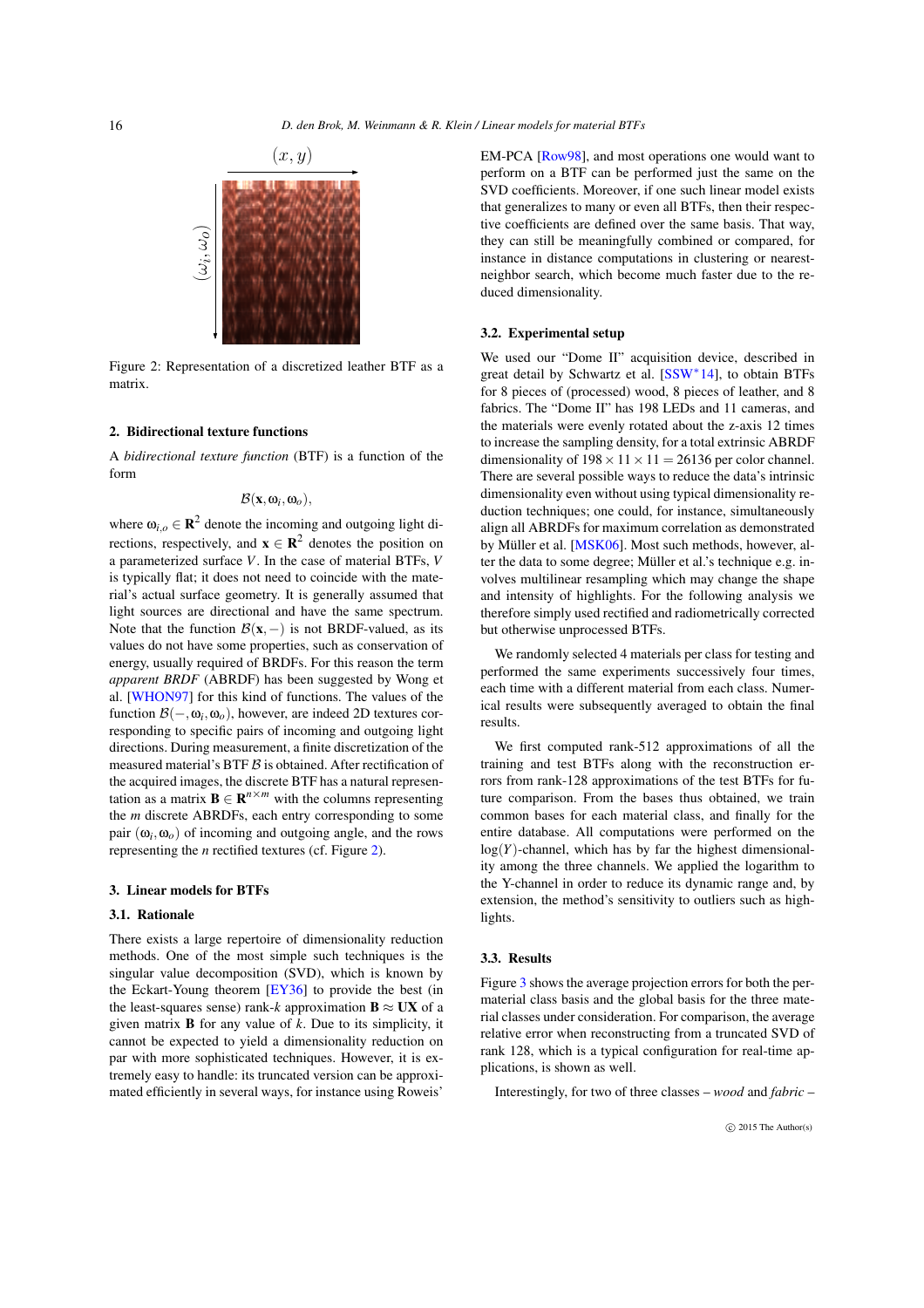<span id="page-2-3"></span><span id="page-2-0"></span>

Figure 3: Average relative projection errors for various bases and material classes.

<span id="page-2-1"></span>

Figure 4: Reconstructed Y-channel textures of a leather. Left: from rank-128 SVD. Right: from projection to global ABRDF basis with 768 entries.

 $\circ$  2015 The Author(s)

<span id="page-2-2"></span>

Figure 5: Demonstration of sparse BTF acquisition. Left: Excerpt from reference rendering along with the full sampling. Right: Sparse sampling used to produce the excerpt from a rendering of a sparse reconstruction shown below.

the global ABRDF basis performs slightly better in numerical terms than the class bases, and only very slightly worse in the case of *leather*. The number of basis ABRDFs required to achieve a reconstruction error comparable to what is typically used in real-time rendering varies from approximately 1500 to 2200, which amounts to a dimensionality reduction of up to 94%. By visual inspection we found 1000 basis ABRDFs to be typically sufficient as well; see Figure [4](#page-2-1) for an example.

Note that while this number may still seem big, and indeed would make real-time rendering very demanding if not impossible in terms of hardware requirements, a factorized representation using a smaller basis tailored for the material of concern can be easily produced from the common basis and the corresponding coefficients:

Let  $B \approx UX$  be a representation of a BTF as a matrix **B**, factorized over an orthonormal basis **U**. Let **X** =  $U_X \Sigma_X V_X^T$ be the (exact) singular value decomposition of the coefficient matrix **X**. Then **B**  $\approx$  (**UU<sub>X</sub>**) $\Sigma_X V_X^T$  is a truncated SVD of the projection of B onto the span of U, and as the rank of B is assumed to be much smaller than that of U, it can be truncated further with negligible impact. The exact SVD of the coefficient matrix  $X$  can be obtained quite quickly, because its first dimension is always bounded by the rank of U, and the SVD can be computed on its transpose if necessary.

# 4. Applications

## 4.1. Sparse acquisition

Our first attempt at exploiting linear bases for BTFs [\[dB-](#page-4-6)[SHK14\]](#page-4-6) drew much inspiration from Matusik et al.'s work on isotropic BRDFs [\[MPBM03\]](#page-4-7). The general idea is to obtain a small subset of the full number of individual images only, and subsequently filling the missing values by means of the model:

$$
\mathbf{B} \approx \mathbf{U}(\mathbf{M}\mathbf{U})^{\dagger} \widetilde{\mathbf{B}},\tag{1}
$$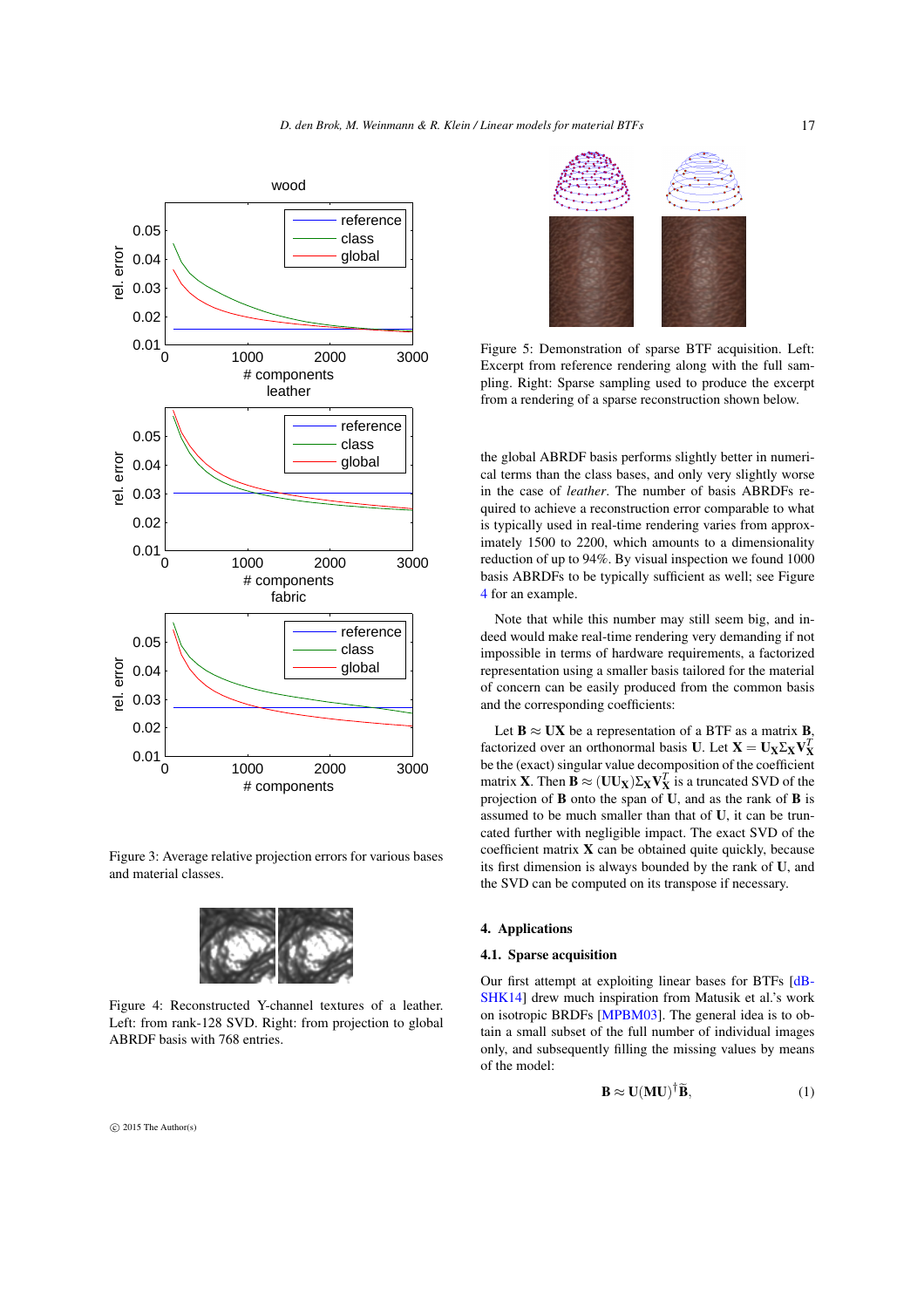<span id="page-3-1"></span><span id="page-3-0"></span>

Figure 6: Demonstration of denoising of demultiplexed BTFs. Texture taken from a leather BTF. Left: demultiplexed. Center: ground truth. Right: denoised. Note how even fine structural detail, completely covered by noise in the demultiplexed image, is recovered.

where **B** is the full BTF to be reconstructed from the sparsely measured BTF  $\tilde{B}$ , U the linear basis, M a binary measurement matrix determining which lighting and viewing angles to sample, and  $(MU)^{\dagger}$  denotes the Moore-Penrose pseudoinverse of MU. Matusik et al. provide an algorithm to obtain M that optimizes the condition  $\kappa(M)$ .

This approach potentially drastically reduces both acquisition time and storage requirements. Note in particular that, as explained in Section [3,](#page-1-1) the uncompressed full BTF never needs to be stored anywhere. It turned out that without appropriate regularization, Matusik et al.'s method provides no real benefit when applied to ABRDFs because the much higher intrinsic dimensionality of the space of ABRDFs causes the number of required sample images to be inconveniently big. We solved this problem by using models fit to clusters of 3×3 BTF patches which we call *apparent BTFs*. Preliminary unpublished results suggest that a regularization scheme exists that could lead to similar performance with models fit to ABRDFs.

The method was evaluated using the material database presented by Weinmann et al. [\[WGK14\]](#page-4-8). We found it to perform well for many simple (e.g. processed wood) to moderately complex materials (e.g. leather) with as little as 6 % of the original number of sample images; cf. Figure [5](#page-2-2) for an example. It breaks down, however, for very specular materials (e.g. wall tiles) and materials with significant surface structure (e.g. carpet).

#### 4.2. Multiplexed acquisition

As another approach to faster BTF acquisition, we investigated ways to reduce the exposure times necessary to capture the full dynamic range of materials' reflectance [\[dBSHK15\]](#page-4-9). An obvious solution is to increase the amount of light that hits the material sample. In a fixed acquisition setup with multiple light sources this increase can be gained by using illumination patterns composed of multiple light sources. Due to the linearity of the superposition of light the desired images under directional illumination can be obtained by solving a linear system

$$
\mathbf{M} \cdot \mathbf{I}_{single} = \mathbf{I}_{multiplexed}
$$

where M is a binary measurement matrix composed of illumination patterns,  $I_{single}$  a matrix with each row a  $w \times h$ image of the scene lit by an individual light source, and I<sub>multiplexed</sub> a matrix where each row is a  $w \times h$  image of the scene lit by an individual illumination pattern. Suitable binary illumination patterns that are optimal in a certain sense, known as *S-matrices*, can be derived from the theory of Hadamard codes [\[HS79\]](#page-4-10).

Under the assumption that demultiplexing noise does not lie in the subspace spanned by these bases, denoising can now be performed by simply projecting a demultiplexed BTF onto the corresponding basis:

$$
\mathbf{B}_{\text{denoised}} = \mathbf{U} \cdot (\mathbf{U}^T \cdot \mathbf{B}_{\text{demultiplexed}}).
$$

We evaluated the method using the BTFs analyzed in Section [3.](#page-1-1) It performs well for moderate amounts of noise, even if they would cause intolerable artifacts in renderings; cf. Figure [6](#page-3-0) for an example. Unfortunately, we encountered a number of leathers and fabrics that exhibit very large amounts of demultiplexing noise impossible to mitigate by means of the proposed method. In most cases, however, adequate results could be achieved in 75% to 95% less time than using traditional single light illumination, even though a higher camera gain was used in the traditional scenario.

### 4.3. Outlook

It is fair to say that when it comes to BTFs there are still more unsolved problems than there are solved ones. Among the most important ones are problems like meaningful editing, super-resolution, classification, and acquisition of BTFs of very large material samples. We firmly believe that linear models make at least some of these problems tractable and shall investigate this in the future.

## 5. Conclusion & Future work

We presented a short analysis of linear models for material BTFs, along with some applications from previously published research. It turned out that linear models provide a simple means to significantly reduce the dimensionality of BTFs while retaining many desirable properties such as ease of use, comparability, etc. We found that in terms of numerical error, a model trained on a wide range of materials performs better than models trained on manually selected material classes.

A lot of questions are still open: How does model performance change with the number of materials used for training? How can we achieve scale invariance, and do we even have to? Does automatic clustering improve the performance of class-wise bases? We hope to be able to answer some of these and other questions in future work.